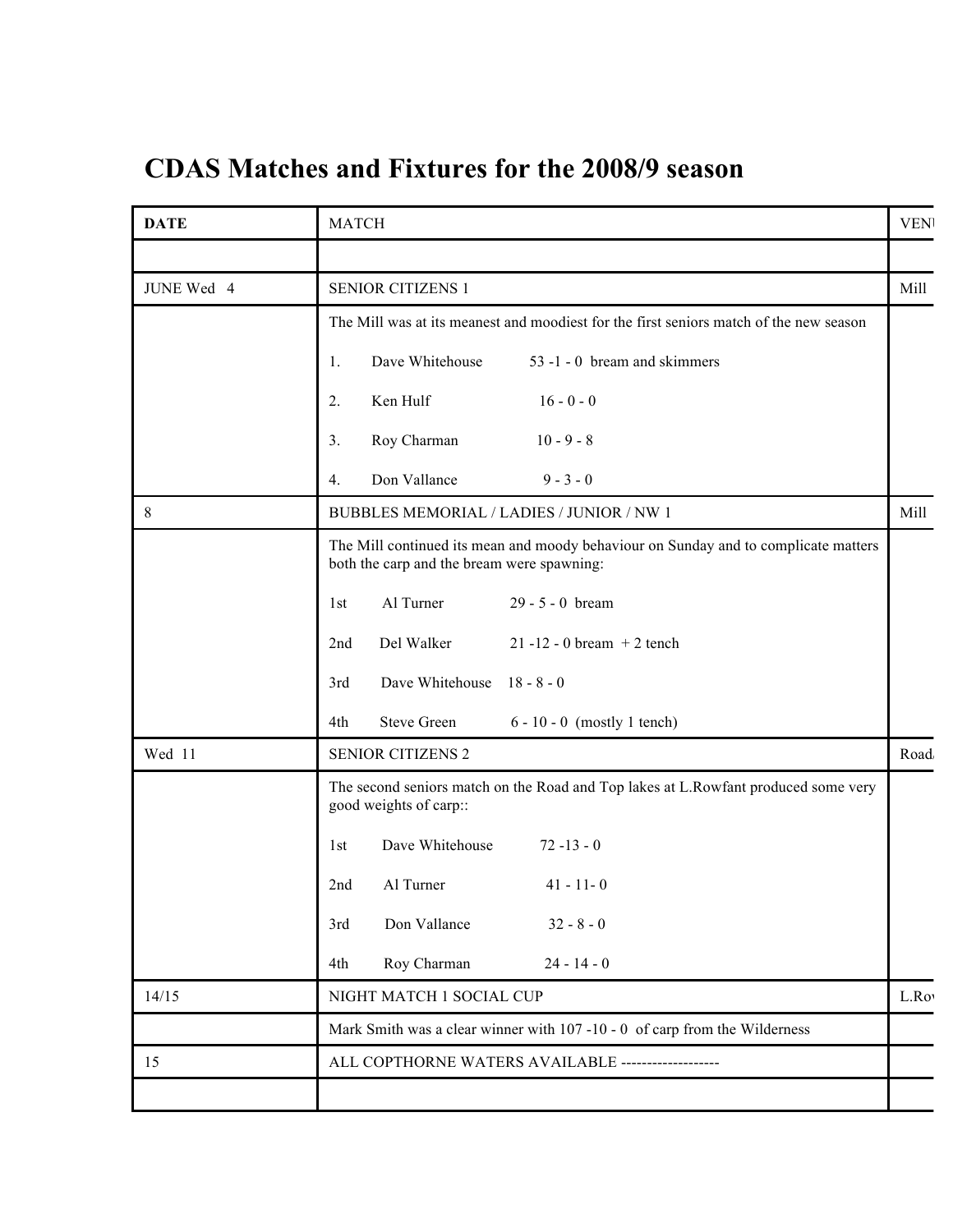| Wed 18     | <b>SENIOR CITIZENS 3</b>                                                                                                                                                                   | Wilde |
|------------|--------------------------------------------------------------------------------------------------------------------------------------------------------------------------------------------|-------|
|            | Despite the changeable weather, the Wildernes produced a consistent run of fish for all                                                                                                    |       |
|            | 31 -12 - 0 best carp $14 - 6 - 0$<br>Al Turner<br>1st                                                                                                                                      |       |
|            | $15 - 4 - 0$<br>2nd<br>Don Vallance                                                                                                                                                        |       |
|            | Dave Whitehouse 14 - 2 - 0<br>3rd                                                                                                                                                          |       |
|            | $13 - 3 - 0$<br>4th<br><b>Bruce Heath</b>                                                                                                                                                  |       |
|            | Roy Charman<br>$11 - 14 - 0$<br>5th                                                                                                                                                        |       |
| 22         | CDAS v HORSHAM BANK CUP. Team 10                                                                                                                                                           | L.Roy |
|            | Overnight heavy rain was replaced by a bright warm and very breezy day and the fish<br>were not exactly queing up but CDAS took the top three individiual places and won the<br>team match |       |
|            | CDAS beat Horsham & DAS: 106 - 6 - 0 to 93 - 6-0                                                                                                                                           |       |
|            | $36 - 5 - 0$<br>Ken Hulf (CDAS)<br>1st                                                                                                                                                     |       |
|            | Kevin McIntyre (CDAS)<br>2nd<br>$32 - 4 - 0$                                                                                                                                               |       |
|            | Dave Whitehouse (CDAS) 21 - 4 - 0<br>3rd                                                                                                                                                   |       |
|            | Les Eggleton (H&DAS)<br>$20 - 0 - 2$<br>4th                                                                                                                                                |       |
| Wed 25     | <b>SENIOR CITIZENS 4</b>                                                                                                                                                                   | Mill  |
|            | 1st Dave Whitehouse 55 - 3 - 0 4 tench and bream / skimmers                                                                                                                                |       |
|            | Al Turner<br>bream / skimmers<br>2nd<br>$34 - 8 - 0$                                                                                                                                       |       |
|            | 3rd<br>Terry Smith 10 - 4 - 0 skimmers                                                                                                                                                     |       |
|            |                                                                                                                                                                                            |       |
| 29         | CDAS v CARSHALTON. Team 10                                                                                                                                                                 | L.Roy |
|            | CDAS beat Carshalton $65 - 9 - 0$ to $58 - 4 - 8$                                                                                                                                          |       |
|            | 1st Al Turner CDAS<br>$48 - 7 - 0$                                                                                                                                                         |       |
|            | Nick Stone (C)<br>$13 - 12 - 0$<br>2nd                                                                                                                                                     |       |
|            | 3rd Ian Canler (C)<br>$13 - 6 - 0$                                                                                                                                                         |       |
| JULY Wed 2 | <b>SENIOR CITIZENS 5</b>                                                                                                                                                                   | Road  |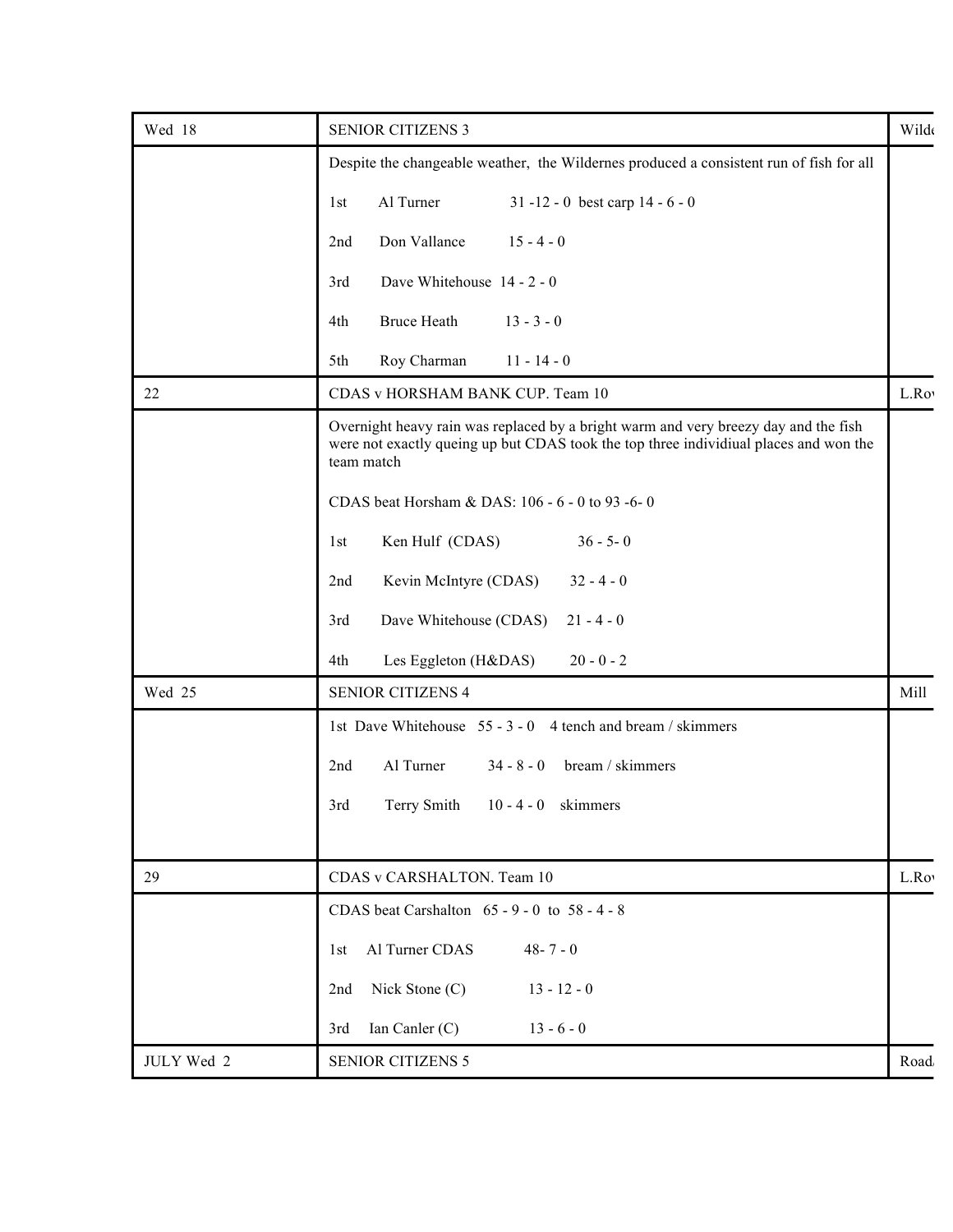|        | The Road and third lakes were the venue and both continue to fish well                 |             |
|--------|----------------------------------------------------------------------------------------|-------------|
|        | 1st Al Turner<br>$43 - 4 - 0$                                                          |             |
|        | 2nd Dave Whitehouse 35 - 8 - 0                                                         |             |
|        | 3rd Don Valance<br>$31 - 13 - 0$                                                       |             |
|        | 4th Bruce Heath<br>$26 - 13 - 0$                                                       |             |
|        | 5th Roy Charman<br>$18 - 8 - 0$                                                        |             |
| 6      | HASSOCKS v CDAS. Team 10                                                               | <b>WILI</b> |
|        |                                                                                        |             |
| Wed 9  | <b>SENIOR CITIZENS 6</b>                                                               | Wilde       |
|        | the Wilderness continues to maintain it good run of form despite the incessant rain    |             |
|        | 1st Dave Whitehouse<br>$34 - 10 - 0$ carp + skimmers / roach                           |             |
|        | 2nd Don Vallance<br>$32 - 0 - 0$ carp + skimmers / roac                                |             |
|        | 3rd Roy Charman<br>$26 - 0 - 0$ carp                                                   |             |
|        | 4th Al Turner<br>$11 - 4 - 0$                                                          |             |
| 13     | ALL COPTHORNE WATERS AVAILABLE. ------------------                                     |             |
|        |                                                                                        |             |
| Wed 16 | <b>SENIOR CITIZENS 7</b>                                                               | Mill        |
|        | An off day for the Mill with only one angler finding the better fish                   |             |
|        | 1st Dave Whitehouse<br>$22 - 0 - 0$ 5 bream + 1 tench + bits                           |             |
|        | 2nd Don Vallence<br>$13 - 8 - 0$ skimmers + bits                                       |             |
|        | $12 - 8 - 0$<br>3rd Al Turner<br>all bits                                              |             |
|        | 4th Terry Smith<br>$7 - 6 - 0$                                                         |             |
| 20     | ALL COPTHORNE WATERS AVAILABLE. ------------------                                     |             |
|        |                                                                                        |             |
| Wed 23 | <b>SENIOR CITIZENS 8</b>                                                               | Road        |
|        | THE L. ROWFANT COMLEX OF LAKES CONTINUES ITS GOOD FORM WITH<br>CARP SHOWING EVERYWHERE |             |
|        |                                                                                        |             |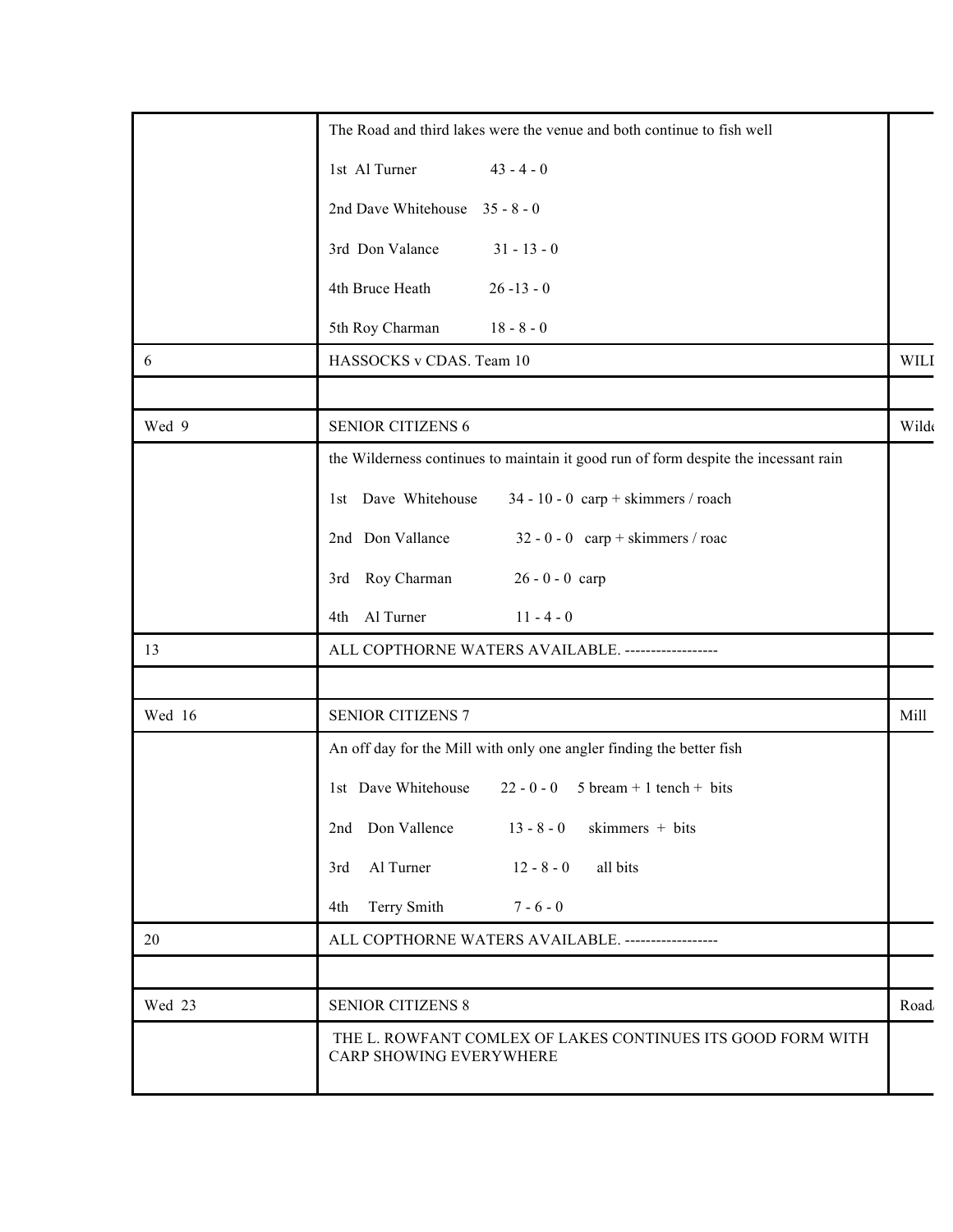|         | Al Turner<br>$51 - 7 - 0$<br>1st                                                                                      |       |
|---------|-----------------------------------------------------------------------------------------------------------------------|-------|
|         | Dave Whitehouse 40 - 13 - 0<br>2nd                                                                                    |       |
|         | Roy Charman<br>$18 - 3 - 0$<br>3rd                                                                                    |       |
|         | Don Norman<br>$10 - 0 - 0$<br>4th                                                                                     |       |
|         | 5th<br>Bruce Heath<br>$8 - 3 - 0$                                                                                     |       |
|         |                                                                                                                       |       |
| 26/27   | NIGHT MATCH 2 ROB CUP                                                                                                 | Mill  |
|         |                                                                                                                       |       |
| 27      | ALL COPTHORNE WATERS AVAILABLE -------------------                                                                    |       |
|         |                                                                                                                       |       |
| Wed 30  | <b>SENIOR CITIZENS 9</b>                                                                                              | Wilde |
|         | L.Rowfant continues with its good form despite the torrential rain of Monday night /<br>Tuesday morning               |       |
|         | Dave Whithouse<br>$30 - 19 - 0$<br>1st<br>6 carp                                                                      |       |
|         | Willi Modesch<br>2nd<br>$16 - 3 - 0$<br>3 carp                                                                        |       |
|         | Don Vallance<br>$10 - 5 - 0$<br>3rd                                                                                   |       |
|         | <b>Bruce Heath</b><br>$9 - 1 - 0$<br>4th                                                                              |       |
|         | Terry Smith<br>$7 - 6 - 0$<br>5th                                                                                     |       |
|         | Roy Charman<br>$5 - 8 - 0$<br>6th                                                                                     |       |
| Aug 3rd | <b>SWEEPSTAKE</b>                                                                                                     | PILT  |
|         | A spectacular days fishing at this prolific water, with Alan Turner giving a masterclass<br>in how to fish the feeder |       |
|         | 1st Alan Turner<br>81 lbs 10 oz<br>Bream to 5 lbs                                                                     |       |
|         | 2nd Roy Hurley<br>Bream + 7lb carp<br>63 lbs 12 oz                                                                    |       |
|         | 3rd Derek Miller 36 lbs 4 oz<br>Bream, tench, carp                                                                    |       |
| Wed 6   | <b>SENIOR CITIZENS 10</b>                                                                                             | Mill  |
|         |                                                                                                                       |       |
| 10      | OCKLEY v CDAS. Team 10                                                                                                | New   |
|         |                                                                                                                       |       |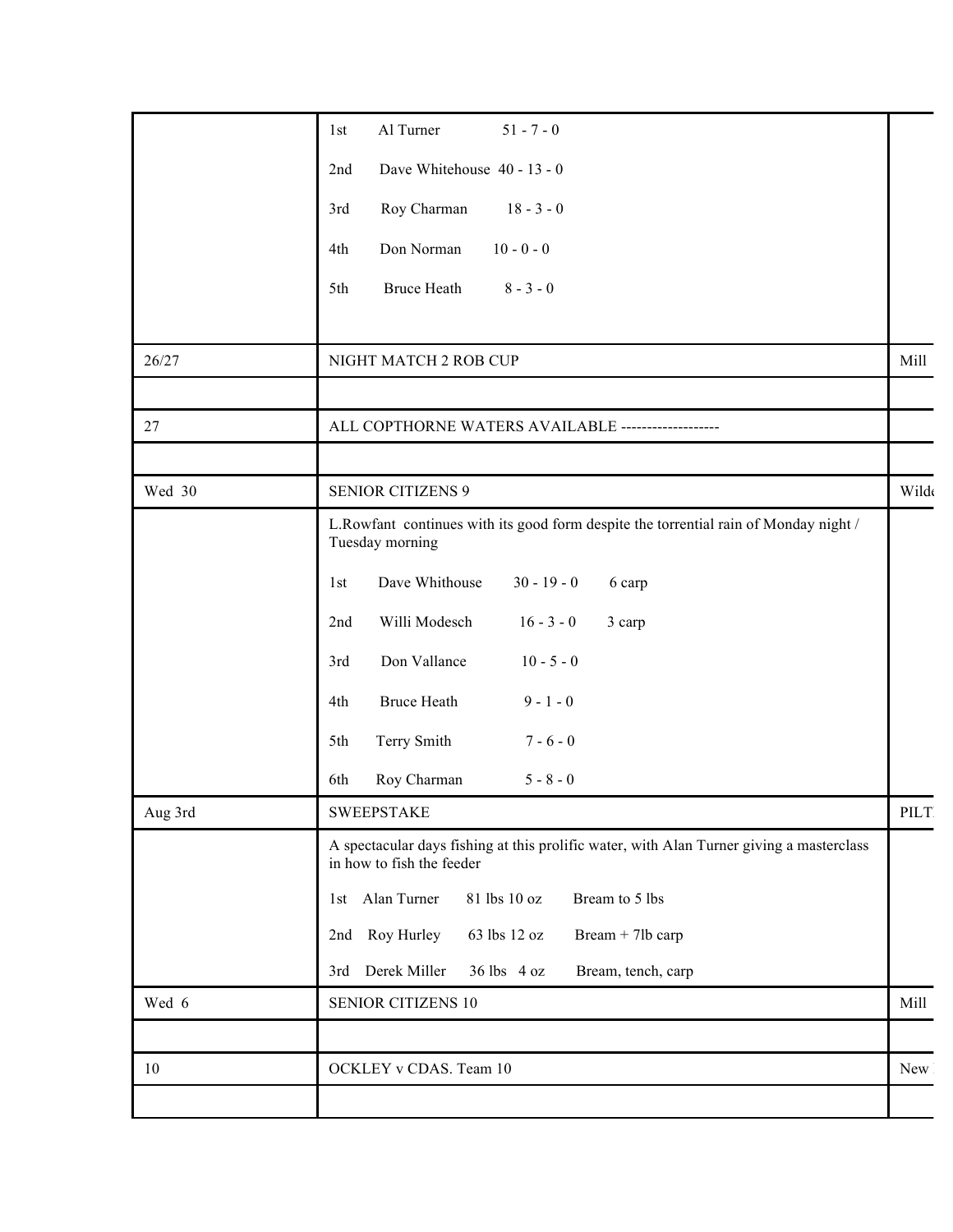| Wed 13 | <b>SENIOR CITIZENS 11</b>                                                  | Road       |
|--------|----------------------------------------------------------------------------|------------|
|        | L.Rowfant continues with its good form                                     |            |
|        | Dave Whitehouse<br>$66 - 9 - 0$<br>all carp<br>1st                         |            |
|        | Al turner<br>$35015 - 0$<br>2nd                                            |            |
|        | don vallance<br>$17 - 8 - 0$<br>3rd                                        |            |
|        | $15 - 3 - 0$<br>4th<br>roy charman                                         |            |
|        | $11 - 12 - 0$<br>5th<br>don norman                                         |            |
| 16/17  | NIGHT MATCH 3                                                              | Mill       |
|        |                                                                            |            |
| 17     | ALL COPTHORNE WATERS AVAILABLE -------------------                         |            |
|        |                                                                            |            |
| Wed 20 | <b>SENIOR CITIZENS 12</b>                                                  | Wilde      |
|        | The Wilderness continues the fine form it has been in for the whole season |            |
|        | Don Vallance<br>$5$ carp + bits<br>$37 - 12 - 0$<br>1st                    |            |
|        | Al Turner<br>2nd<br>$23 - 3 - 0$<br>4 carp                                 |            |
|        | 3rd<br>Dave Whitehouse 21-3-0<br>$1$ carp + bream + roach                  |            |
|        | Roy Charman<br>$18 - 12 - 0$<br>4th<br>4 carp                              |            |
|        | Overall aggregate result:                                                  |            |
|        | 1. Dave Whitehouse                                                         |            |
|        | 2. Al Turner                                                               |            |
|        | 3. Don Vallance                                                            |            |
| 24     | CRAWLEY v CDAS TEAM 15. Team 10                                            | <b>BUC</b> |
|        | A FEW HARDY SOULS BRAVED THE INCESSANT WIND AND RAIN                       |            |
|        | 1st Al Turner<br>tench skimmers bits<br>$19 - 1 - 0$                       |            |
|        | 2nd Paul Capper<br>$12 - 3 - 0$ tench skimmers bits                        |            |
|        | tench skimmers bits<br>Dave Whitehouse<br>$9 - 14 - 0$<br>3rd              |            |
|        | 4th Del Walker<br>$7 - 1 - 0$                                              |            |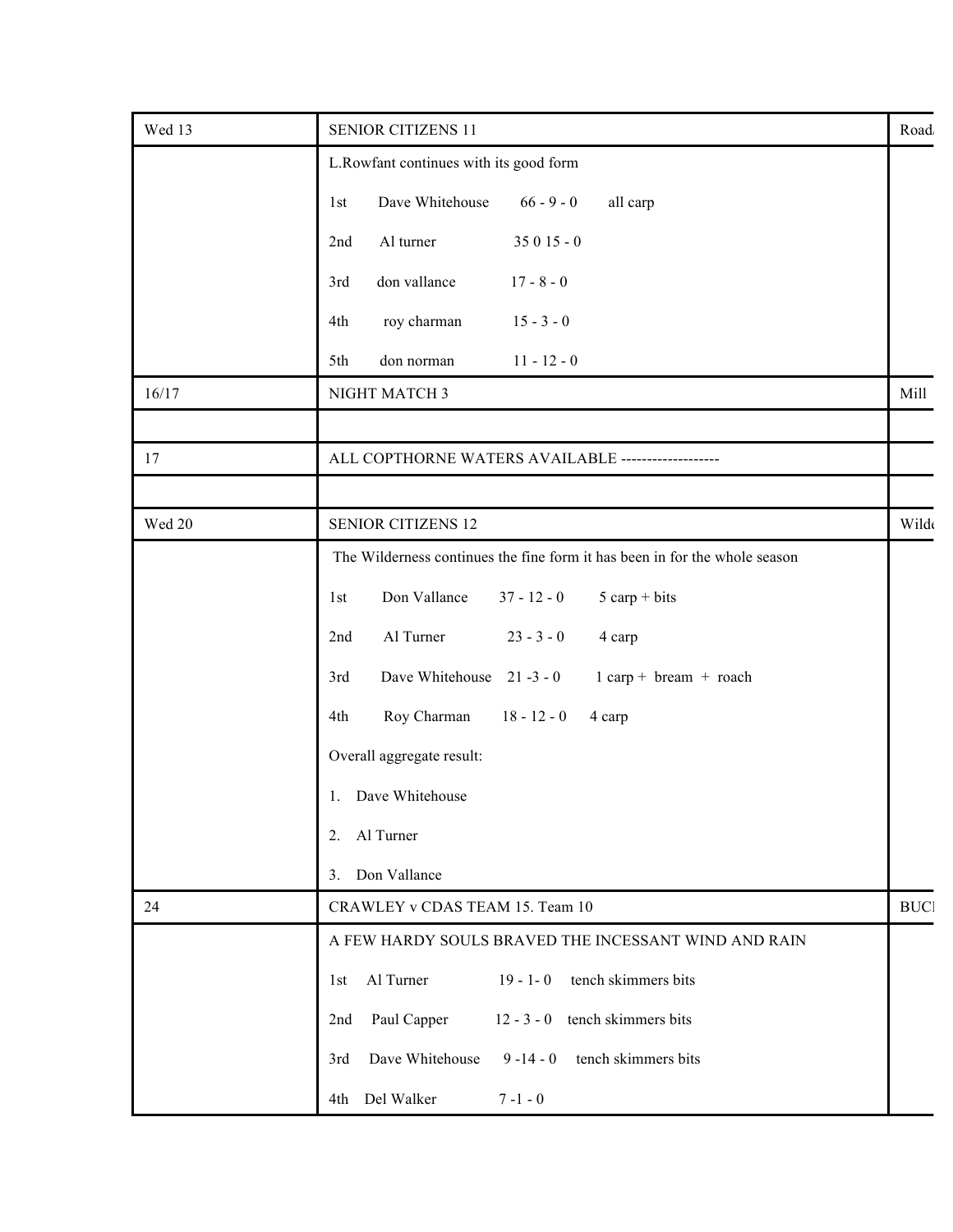| 30/31        | NIGHT MATCH 4 F AUSTIN MEMORIAL                                                                                                                   | L.Roy      |
|--------------|---------------------------------------------------------------------------------------------------------------------------------------------------|------------|
|              |                                                                                                                                                   |            |
| 31           | ALL COPTHORNE WATERS AVAILABLE --------- --------                                                                                                 |            |
|              |                                                                                                                                                   |            |
| September 07 | CARSHALTON v CDAS. Team 10                                                                                                                        | <b>BUR</b> |
|              |                                                                                                                                                   |            |
| 14           | HAYWARDS HEATH v CDAS. Team 10                                                                                                                    | <b>VAL</b> |
|              | A sadly depleted CDAS was no match for a full strength Haywards H team the only<br>consolation being Don Vallance taking the individual runner up |            |
|              | Paul Gibson (HH)<br>$21 - 12 - 0$<br>1st                                                                                                          |            |
|              | Don Vallance<br>$13 - 8 - 0$<br>2nd                                                                                                               |            |
|              | Robin Wallace<br>$12 - 4 - 0$<br>3rd                                                                                                              |            |
| 21           | CDAS v CRAWLEY. Team 10 S. Vallance Mem.                                                                                                          | Wilde      |
|              |                                                                                                                                                   |            |
| 28           | HORSHAM v CDAS. Team 10                                                                                                                           | ROO.       |
|              | A depleted CDAS team of 6 fished against a Horsham team of 9 losing the team match<br>but scoring In the individuals stakes:                      |            |
|              | $60 - 13 - 0$ 10lb of skimmers + 5 large carp (best<br>1st Dave Whitehouse [CDAS]<br>13 lb)                                                       |            |
|              | 2nd Adrian Westgate [Horsham] 59 - 15 - 0                                                                                                         |            |
|              | 3rd Les Eggleton [Horsham]<br>$39 - 2 - 0$                                                                                                        |            |
|              | 4th Andy Mayhew [Horsham]<br>$34 - 0 - 0$                                                                                                         |            |
|              | 5th Scott Harris [CDAS]<br>$24 - 0 - 0$                                                                                                           |            |
| October 05   | HOLLAND MEMORIAL / NW 2                                                                                                                           | Mill       |
|              |                                                                                                                                                   |            |
| 12           | CDAS v HAYWARDS HEATH. Team 10                                                                                                                    | L.Roy      |
|              | HH ARRIVED WITH 16 ANGLERS AGAINST CDAS WITH 9 AND NUMBERS<br><b>TOLD</b>                                                                         |            |
|              | 141 - 12 - 0 BEAT cdas 80 - 8 - 0<br>HH                                                                                                           |            |
|              |                                                                                                                                                   |            |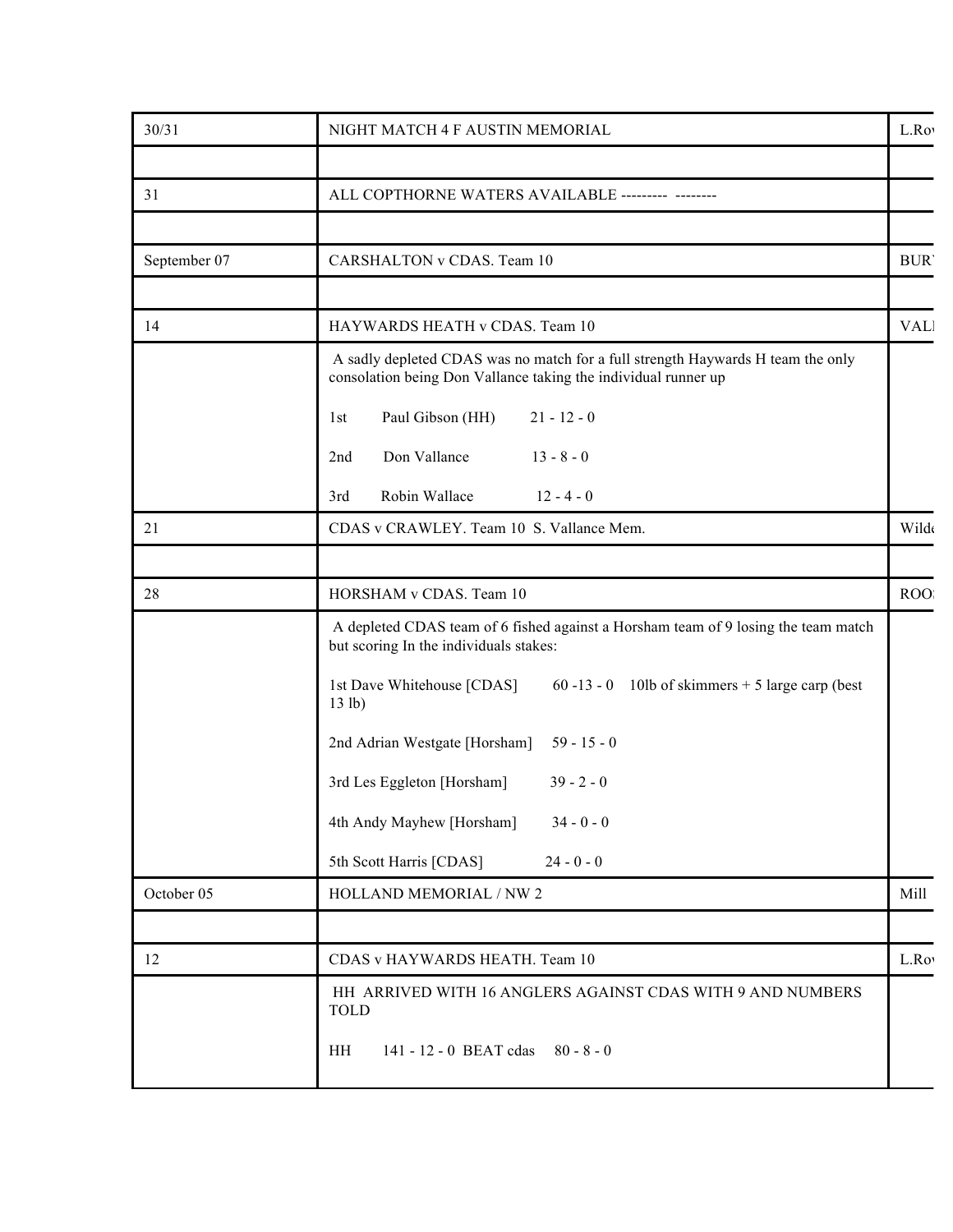|    | <b>INDIVIDUALS</b>                                                                                          |       |
|----|-------------------------------------------------------------------------------------------------------------|-------|
|    | JOHN LA ROUCHE<br>$27 - 8 - 0$<br>1ST                                                                       |       |
|    | <b>STEVE GREEN</b><br>$26 - 13 - 0$<br>2ND                                                                  |       |
|    | $24 - 3 - 0$<br><b>ROBIN WALLIS</b><br>3RD                                                                  |       |
|    | ROLAND SMITH<br>$20 - 11 - 0$<br>4TH                                                                        |       |
|    |                                                                                                             |       |
| 19 | MGS $1/NW$ 3                                                                                                | Mill  |
|    | Autumn has arrived as have the falling leaves which made life very difficult at<br>times but not impossible |       |
|    | 1st Dave Whitehouse<br>20 - 6 - 0 4 bream + skimmers & roach                                                |       |
|    | 2nd Paul Capper<br>$13 - 7 - 0$                                                                             |       |
|    | 3rd Andy Turner<br>$7 - 0 - 0$                                                                              |       |
|    | 4th Jim Coles<br>$5 - 7 - 0$                                                                                |       |
|    | $5 - 6 - 0$<br>5th Del Walker                                                                               |       |
|    | $4 - 3 - 0$<br>6th Al Turner                                                                                |       |
|    | 7th Kev McIntyre<br>$3 - 5 - 0$                                                                             |       |
| 26 | CDAS v HASSOCKS. Team 10                                                                                    | L.Rov |
|    | 14 contested this one on a dreadful (weatherwise) day                                                       |       |
|    | Hassocks AC; 63 - 7 - 0 beat CDAS; 55 -14-0                                                                 |       |
|    | Individuals:                                                                                                |       |
|    | 1st Al Turner (CDAS)<br>$39 - 3 - 0$ 7 carp                                                                 |       |
|    | 2nd C Dunn (HAC)<br>$19 - 12 - 0$                                                                           |       |
|    | 3rd N Jackson (HAC)<br>$15 - 12 - 0$                                                                        |       |
|    |                                                                                                             |       |
|    | other CDAS weights:                                                                                         |       |
|    | 6th Dave Whitehouse<br>$7 - 11 - 0$                                                                         |       |
|    |                                                                                                             |       |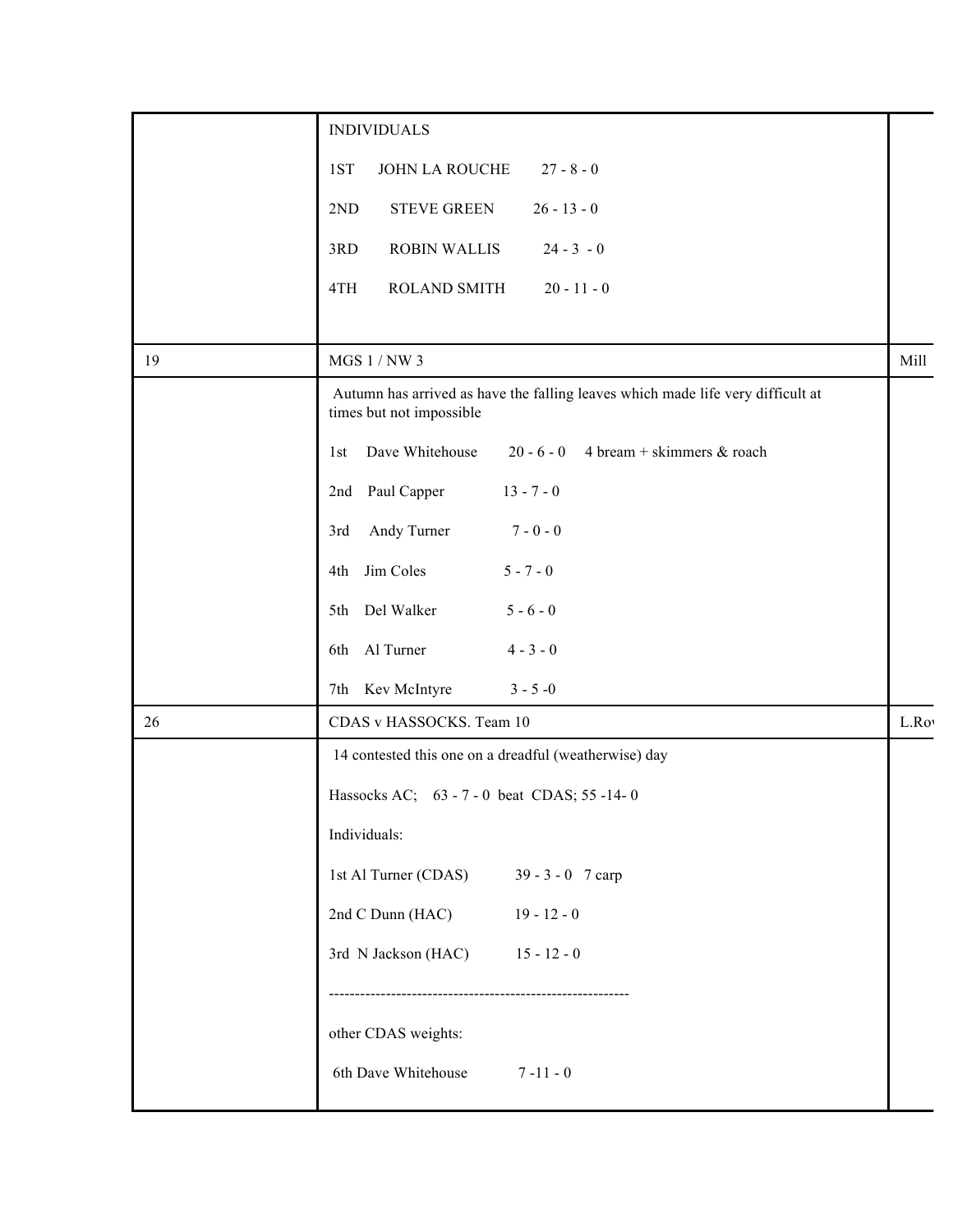|             | $4 - 6 - 8$<br>7th Del Walker                                                                                                                      |       |
|-------------|----------------------------------------------------------------------------------------------------------------------------------------------------|-------|
|             |                                                                                                                                                    |       |
| November 02 | <b>SWEEPSTAKE</b>                                                                                                                                  | Mill  |
|             | A welcome break from the rain on Sat gave a fine warmish day but the fishing was not<br>quite as good                                              |       |
|             | Dave Whitehouse $19 - 10 - 0.4$ bream + skimmers & roach<br>1st                                                                                    |       |
|             | 2nd Al Turner<br>skimmers & roach<br>$8 - 8 - 0$                                                                                                   |       |
|             | 3rd Paul Capper<br>skimmers & roach<br>$6 - 8 - 0$                                                                                                 |       |
|             | 4th Kev McIntyre<br>$4 - 10 - 0$                                                                                                                   |       |
|             | 5th Keith Exall<br>$3 - 10 - 0$                                                                                                                    |       |
|             | Del Walker<br>$1 - 4 - 0$<br>6th                                                                                                                   |       |
| 9           | MGS 2 / CHAPLIN CUP                                                                                                                                | Wilde |
|             | 1st Kev McIntyre<br>$29 - 15 - 0$<br>4 carp +skimmers                                                                                              |       |
|             | Dave Whitehouse 14 - 3 - 0<br>$1$ carp + skimmers<br>2nd                                                                                           |       |
|             | Al Turner<br>$8 - 9 - 0$<br>3rd<br>$1$ carp + roach                                                                                                |       |
| 16          | MGS 3 / PIKE CUP                                                                                                                                   | Mill  |
|             | A great mild dry day spoilt by the absence of the bream and a violent rain storm 15 mins<br>before the finish which soaked everyone and everything |       |
|             | 1st Dave Whitehouse 13 - 8 - 0 1 tench + skimmers / roach<br>12 -3 - 0 1 tench + skimmers / roach<br>2nd Al Turner                                 |       |
|             | 3rd Del Walker<br>$4 - 7 - 0$                                                                                                                      |       |
| 23          | TRANSPORT CUP                                                                                                                                      | Road  |
|             | It snowed, then it rained and finally the sun shone                                                                                                |       |
|             | 1st Dave Whitehouse 21-10-0 1 carp (12 - 7 - 0) + skimmers                                                                                         |       |
|             | 2nd Kev McIntyre $6 - 14 - 0$ 1 carp + bits                                                                                                        |       |
| 30          | XMAS 1                                                                                                                                             | Mill  |
|             | A great mild dry day spoilt by the absence of the bream and a violent rain storm 15                                                                |       |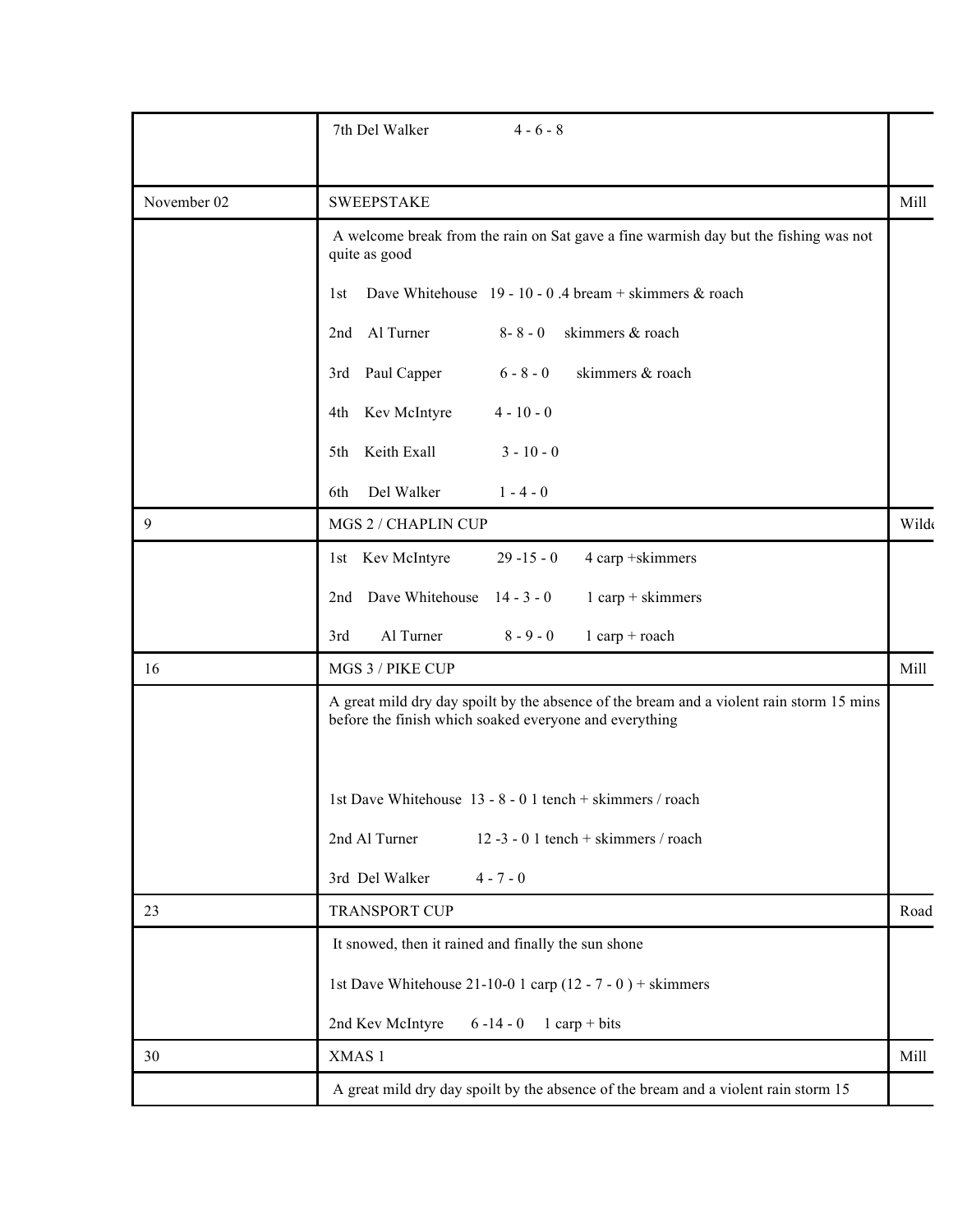|             | mins before the finish which soaked everyone and everything                                                                                                                                                               |       |
|-------------|---------------------------------------------------------------------------------------------------------------------------------------------------------------------------------------------------------------------------|-------|
|             | 1st Dave Whitehouse<br>$1$ tench + skimmers / roach<br>$13 - 8 - 0$                                                                                                                                                       |       |
|             | Al Turner<br>$1$ tench + skimmers / roach<br>$12 - 3 - 0$<br>2nd                                                                                                                                                          |       |
|             | Del Walker<br>$4 - 7 - 0$<br>3rd                                                                                                                                                                                          |       |
| December 07 | XMAS <sub>2</sub>                                                                                                                                                                                                         | Wilde |
|             | The Wilderness lake was frozen, the road lake was semi-frozen and the anglers<br>were Nevertheless a match was held, the carp were conspicuous by thir absence<br>and a few bits were the sum total of all our endeavours |       |
|             | $1st$ Roy Hurley 3 - 14 - 0                                                                                                                                                                                               |       |
|             | $2nd$ Dave Whitehouse 1 - 7- 0                                                                                                                                                                                            |       |
|             |                                                                                                                                                                                                                           |       |
| 14          | XMAS 3                                                                                                                                                                                                                    | PILT  |
|             | The better bream were conspicuous by their absence                                                                                                                                                                        |       |
|             |                                                                                                                                                                                                                           |       |
|             | Steve Green<br>$18 - 0 - 0$<br>1st                                                                                                                                                                                        |       |
|             | <b>ROY HURLEY</b><br>$11 - 0 - 0$<br>2nd                                                                                                                                                                                  |       |
|             | AL TURNER<br>3RD<br>$4 - 0 - 0$                                                                                                                                                                                           |       |
| $21\,$      | XMAS 4                                                                                                                                                                                                                    | Road  |
|             | A break in the wet and cold weather, dry with temperatures soaring to 11oC - woke the<br>carp up                                                                                                                          |       |
|             | $30 - 0 - 0$<br>1st Al Turner<br>9 carp                                                                                                                                                                                   |       |
|             | 2nd Don Vallance<br>$19 - 6 - 0$<br>$4 \text{ carp} + \text{bits}$                                                                                                                                                        |       |
|             | 3rd Dave Whitehouse 10 - 3 - 0<br>$2 \text{ carp} + \text{bits}$                                                                                                                                                          |       |
|             | 4th Roy Hurley<br>$8 - 14 - 0$<br>3 carp                                                                                                                                                                                  |       |
|             | 5th Kev McIntyre<br>$1$ carp + bits<br>$2 - 14 - 0$                                                                                                                                                                       |       |
|             | 6th Del Walker<br>$2 - 6 - 0$<br>1 carp                                                                                                                                                                                   |       |
|             |                                                                                                                                                                                                                           |       |
|             | Aggregate result:                                                                                                                                                                                                         |       |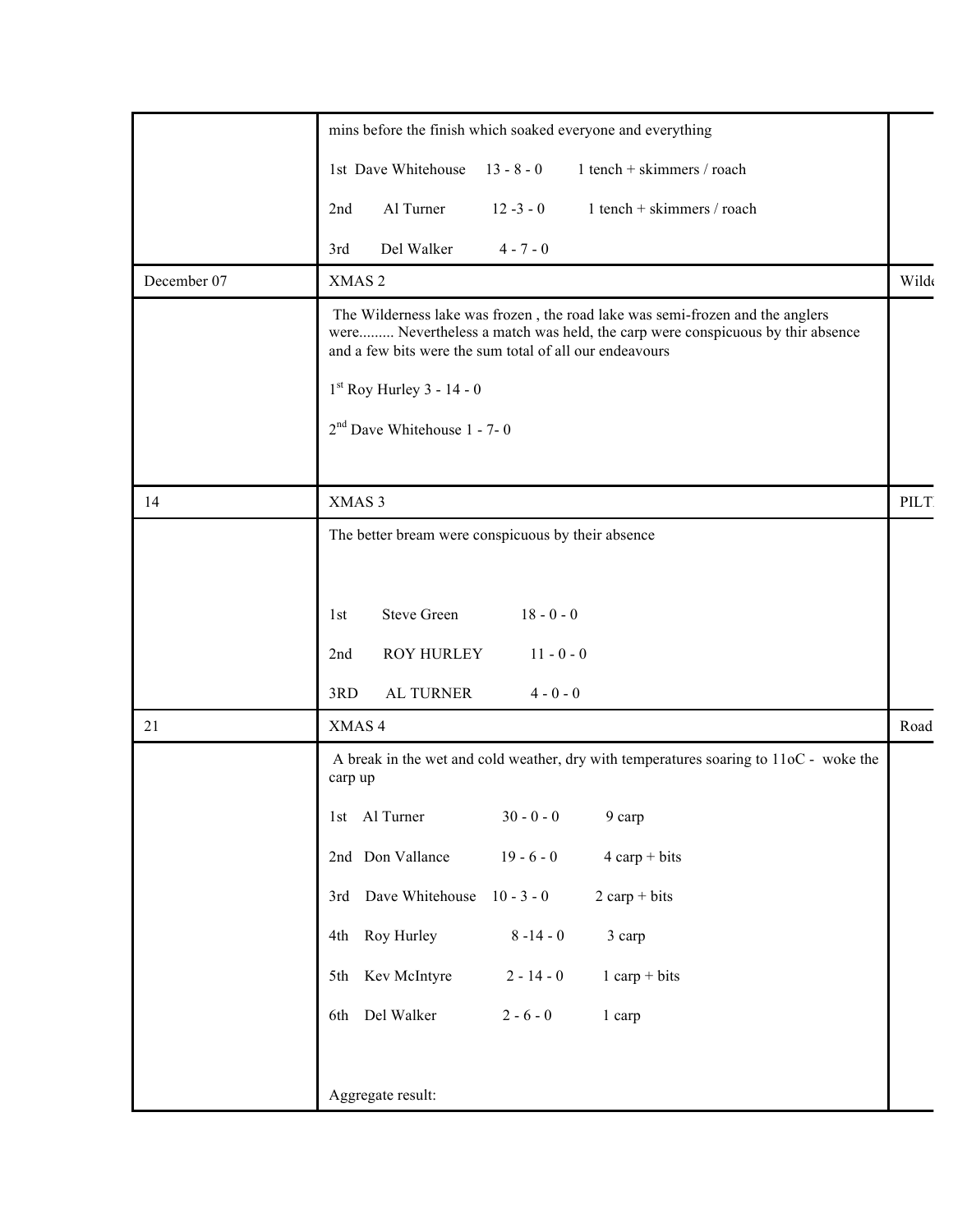|            | 1st Al Turner<br>9 points                                                                                                    |              |
|------------|------------------------------------------------------------------------------------------------------------------------------|--------------|
|            | 2nd Dave Whitehouse<br>10 points                                                                                             |              |
|            | 3rd Roy Hurley<br>11 points                                                                                                  |              |
| 28         | $MGS$ 4 / NW 4 $\,$                                                                                                          | Mill         |
|            | A partially iced Mill greeted the few hardy souls for the 4th and last round of the MGS<br>cup                               |              |
|            | 1st Al Turner<br>$2 - 4 - 0$                                                                                                 |              |
|            | 2nd Dave Whitehouse<br>$1 - 12 - 0$                                                                                          |              |
|            | 3rd Kev McIntyre<br>$1 - 0 - 0$                                                                                              |              |
|            |                                                                                                                              |              |
|            | Aggregate result (1 point for a win 2 for a second etc)                                                                      |              |
|            |                                                                                                                              |              |
|            | 1 Dave Whitehouse<br>6 points                                                                                                |              |
|            | 12 points<br>2 Al Turner                                                                                                     |              |
|            | 3 Kev McIntyre<br>15 points                                                                                                  |              |
| January 04 | RAY CAUSEBROOK MEMORIAL                                                                                                      | Wilde        |
|            |                                                                                                                              |              |
| 11         | CHALLENGE CUP                                                                                                                | Mill         |
|            |                                                                                                                              |              |
| $18\,$     | DEV 1 / TROPHY CUP                                                                                                           | ${\tt Road}$ |
|            | A most welcome break from the frost and ice and frozen lakes of recent and birthday<br>boy Kev Mc celebrated with a fine win |              |
|            | Kev McIntyre<br>$29 - 14 - 0$<br>$8 \text{ carp} + \text{bits}$<br>1st                                                       |              |
|            | Dave Whitehouse 23 - 0 - 0<br>$4 \text{ carp} + \text{bits}$<br>2nd                                                          |              |
|            | Al Turner<br>$7 - 8 - 0$<br>3rd<br>2 carp                                                                                    |              |
|            | Del Walker<br>$3 - 13 - 0$<br>4th<br>1 carp                                                                                  |              |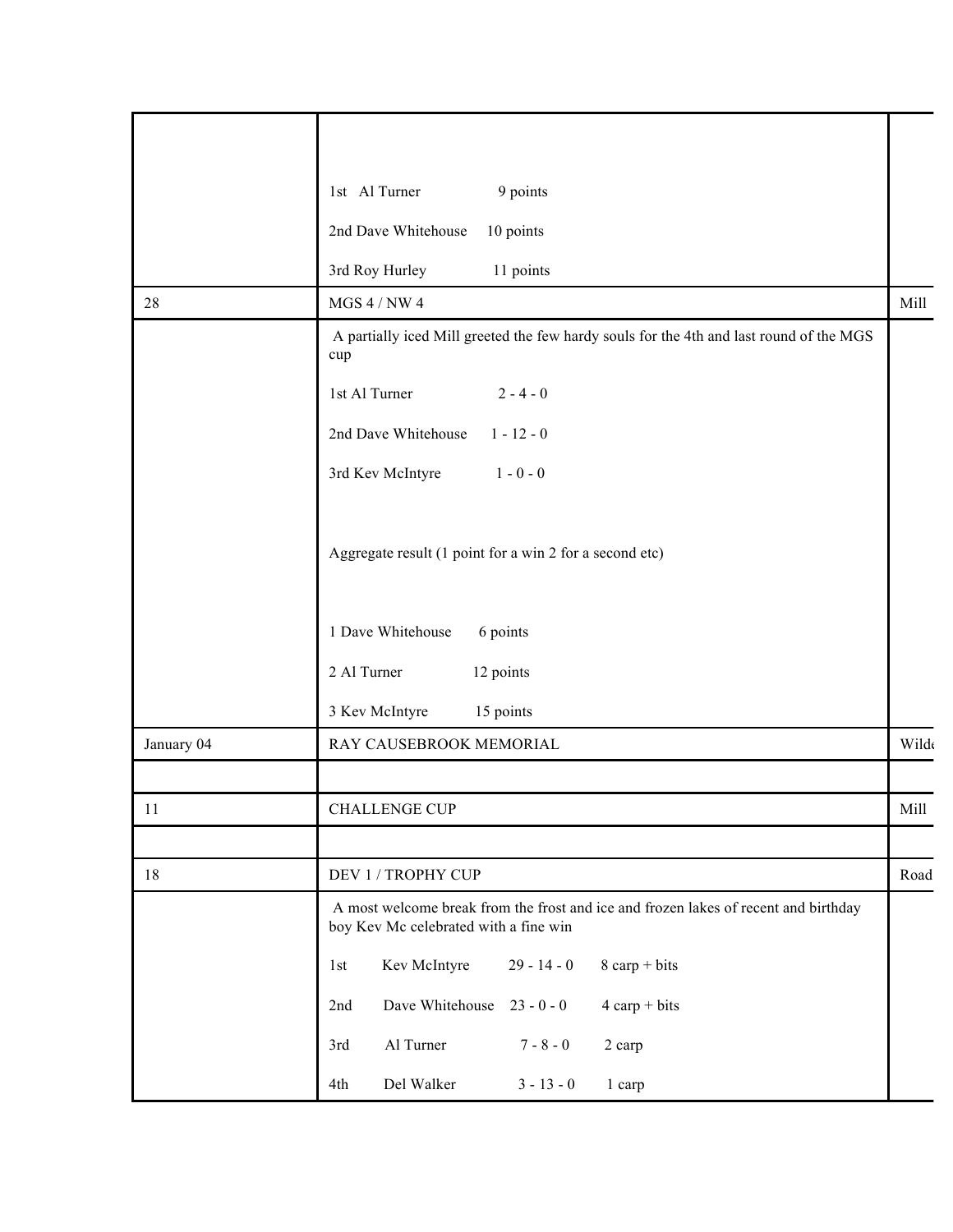| 25          | CDAS v OCKLEY. Team 10                                                                                                                     | L.Roy |
|-------------|--------------------------------------------------------------------------------------------------------------------------------------------|-------|
|             | With water levels as high as they were and the incessant rain this was going to be a hard<br>match. Ockley's 7 men beat CDAS's 3 stalwarts |       |
|             | Teams: Ockley: 25 - 0 - 0 CDAS: 8 - 4 - 0                                                                                                  |       |
|             |                                                                                                                                            |       |
|             | Individuals                                                                                                                                |       |
|             | 1 Mark Helyer [O]<br>$13 - 2 - 0$ 1 carp + bits                                                                                            |       |
|             | 2 Dave Whitehouse [CDAS] $4 - 8 - 0$ 3 skimmers + 1 perch (1-10-0)                                                                         |       |
|             | 3 John Copas [O]<br>$4 - 0 - 0$ Bits                                                                                                       |       |
|             |                                                                                                                                            |       |
|             | other CDAS weights;                                                                                                                        |       |
|             | Kev McIntyre<br>$2 - 6 - 0$                                                                                                                |       |
|             | Al Turner<br>$1 - 6 - 0$                                                                                                                   |       |
| February 01 | DEV 2 / NW 5                                                                                                                               | Mill  |
|             | Despite the appalling wind and snow which meant we finished early a few bits were<br>caught                                                |       |
|             | Dave Whitehouse 3-2-0<br>1st                                                                                                               |       |
|             | Kev Mcintyre<br>$1 - 4 - 0$<br>2nd                                                                                                         |       |
|             | Al Turner<br>$1 - 0 - 0$<br>3rd                                                                                                            |       |
|             | Paul Capper<br>$0 - 7 - 0$<br>4th                                                                                                          |       |
| $8\,$       | DEV 3 / NW 6                                                                                                                               | Wilde |
|             |                                                                                                                                            |       |
| 15          | <b>DEV 4 / NW 7</b>                                                                                                                        | Mill  |
|             | Club matches resumed at the weekend after the dreadful weather of late.                                                                    |       |
|             | Dave Whitehouse 8 - 6 - 0<br>1 bream + roach<br>1st                                                                                        |       |
|             | Paul Capper<br>$6 - 0 - 0$<br>1 perch $\{1 - 12 - 0\}$ + bits<br>2nd                                                                       |       |
|             | 3rd Don Vallance<br>$5 - 7 - 0$                                                                                                            |       |